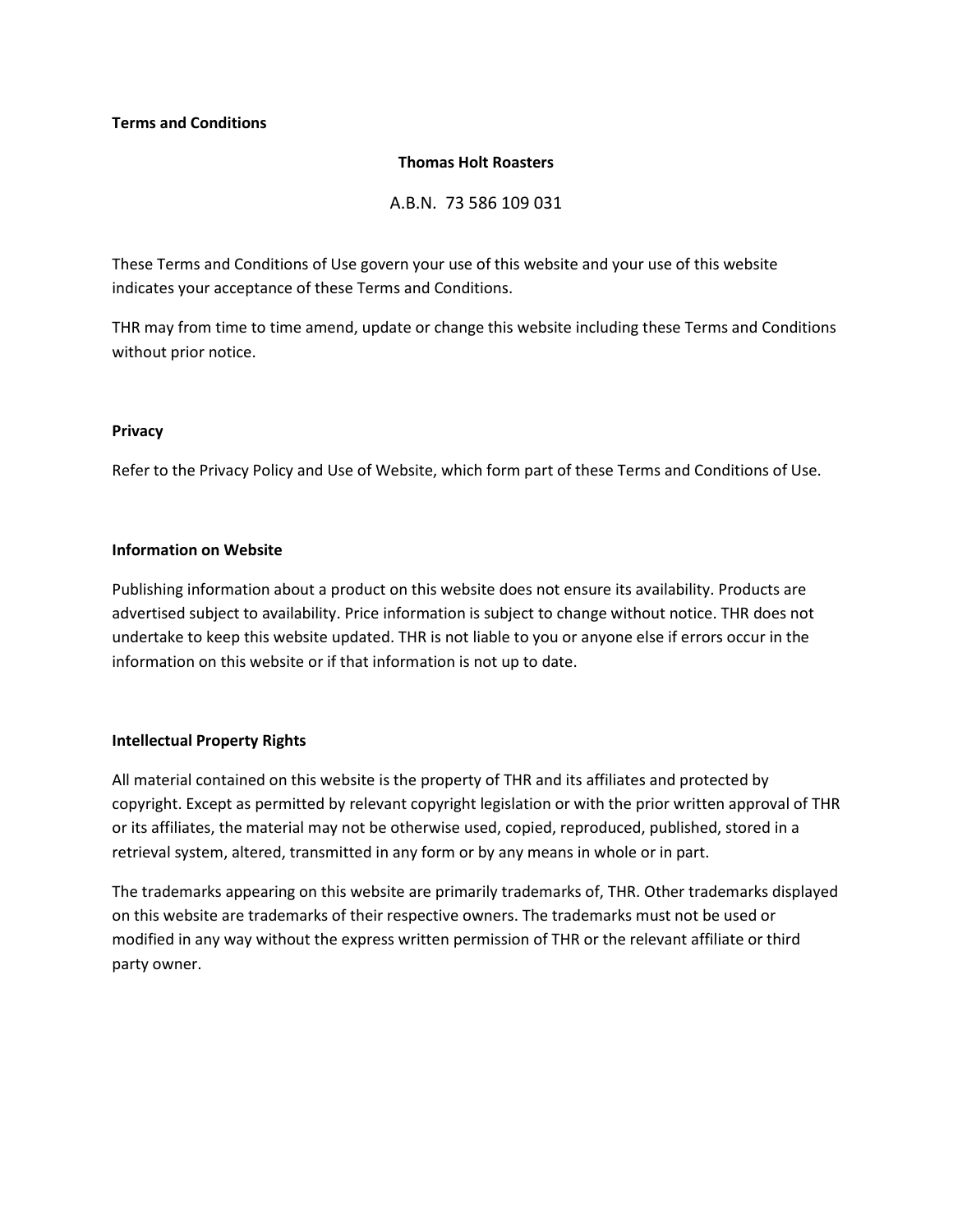# **Disclaimer**

Your use of the material contained on this website is at your sole risk. Any information and data is provided on an as is basis and excludes any warranties which may be excluded by law. THR reserves to itself the right to change any of the material on this website at any time.

# **Limitation of Liability**

To the extent permitted by law, THR liability in relation to any product or service purchased as a consequence of your use of this website is limited to the lesser of: (a) the replacement of any product purchased; and (b) the purchase price paid by you to THR for the product or service.

To the extent permitted by law we will not be liable for any direct, incidental, consequential or indirect damages, loss or corruption of data, loss of profits, goodwill, bargain or opportunity or loss of anticipated savings resulting from your access to, or use of, or inability to use this website and the content, whether based on warranty, contract, tort, negligence or any other legal theory, and whether or not we know of the possibility of such damage. If a jurisdiction does not allow the exclusion or limitation of liability in accordance with this paragraph but allows a limitation of a certain maximum extent then our liability is limited to that extent.

#### **Governing Law**

The laws of the State of New South Wales and the Commonwealth of Australia govern this website.

This website may be accessed throughout Australia and overseas. THR makes no representations or warranties that the content of this website complies with the laws (including intellectual property laws) of any country outside Australia. If you access this website from outside Australia, you do so on your own responsibility and are responsible for ensuring compliance with all laws in the place where you are located.

#### **Refund Policy**

THR does not offer any refunds for their products or services.